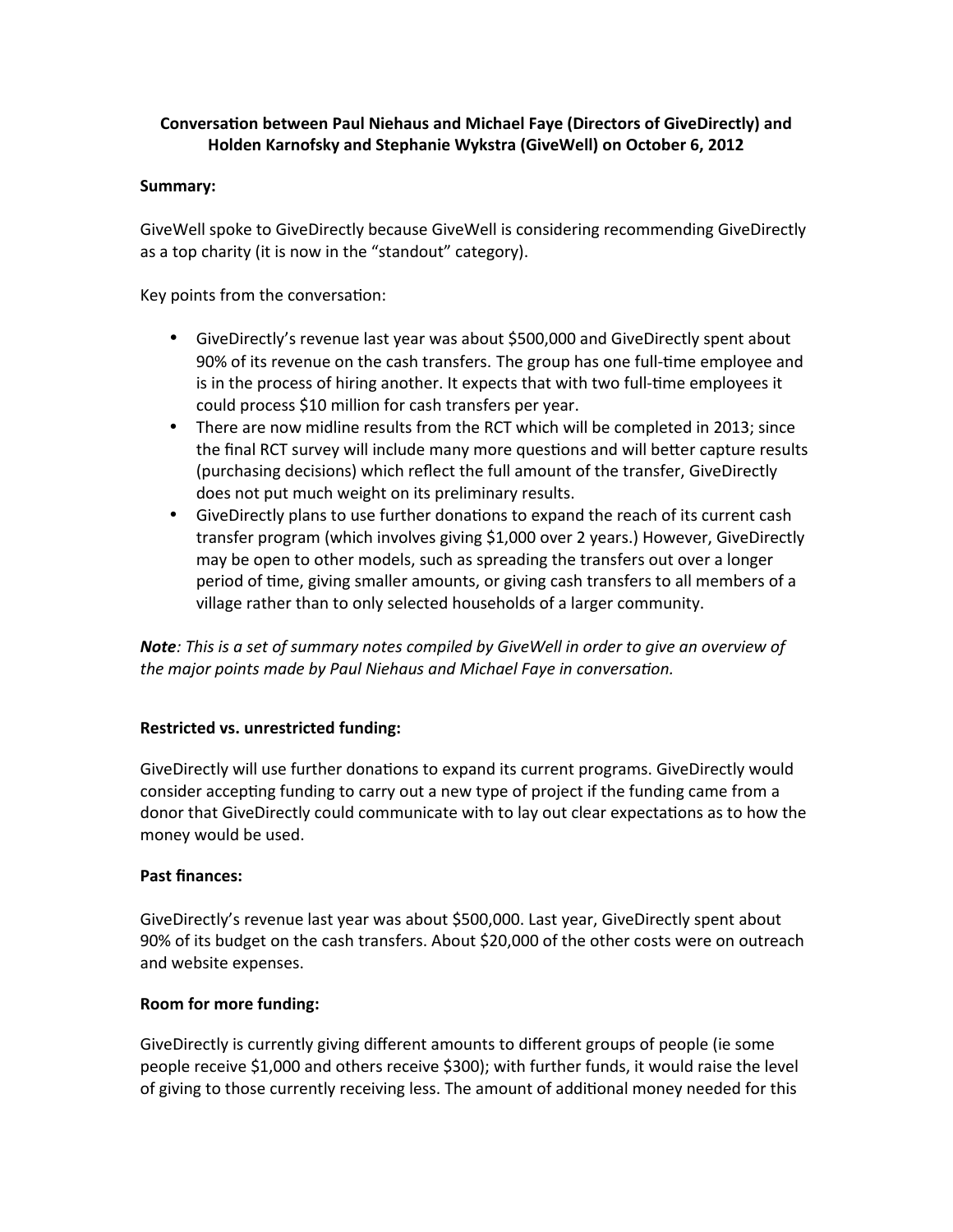### is \$250,000.

GiveDirectly anticipates that each full-time supervisor-level staff member could process \$5 million in cash transfers per year. It currently has one full-time staff member and is interviewing candidates for another full-time hire. Two full-time employees is GiveDirectly's preferred staff size at present.

# **Staff members:**

Aside from full-time staff, GiveDirectly also employs project-based staff: accountants, field workers who do surveys, and field workers who check that recipient households meet GiveDirectly's criteria. The field workers are supervised by the full-time staff; the current staff member is based in Kenya.

### **Currency exchange fee:**

GiveDirectly spends about 1.2-1.5% of the value of the cash transfers in order to exchange US currency for Kenyan currency.

### **Randomized controlled trial (RCT):**

The impact of GiveDirectly's program is being studied in a randomized controlled trial (RCT), conducted by Innovations for Poverty Action (IPA). The study will be completed in 2013. There are some preliminary midline results; these represent only a sub-set of the questions that will be asked in the final survey.

An example of a midline result that GiveDirectly mentioned is that 40% of the control group of the RCT reported having at least one child who had gone without food for a full day within the last week. 1/3 fewer of the households reported this outcome in the treatment group as compared to the control group.

GiveDirectly told us that the midline survey examined 50 outcome variables and found statistically significant effects in 45% of them at the 5% level.

The average cash transfer recipients had received only \$200 from GiveDirectly at the time when they responded to GiveDirectly's midline survey. It's plausible that recipients who are ultimately going to receive a total of \$1000 will spend the remaining money that they receive differently from how they spent the first \$200. It's also the case that there are annual seasonal expenses associated with wedding season, agriculture and school enrollment. These will show up in the annual survey but may not have shown up in the midline survey.

For these reasons, GiveDirectly said that the midline survey results should not be given too much weight.

### **Survey data from GiveDirectly:**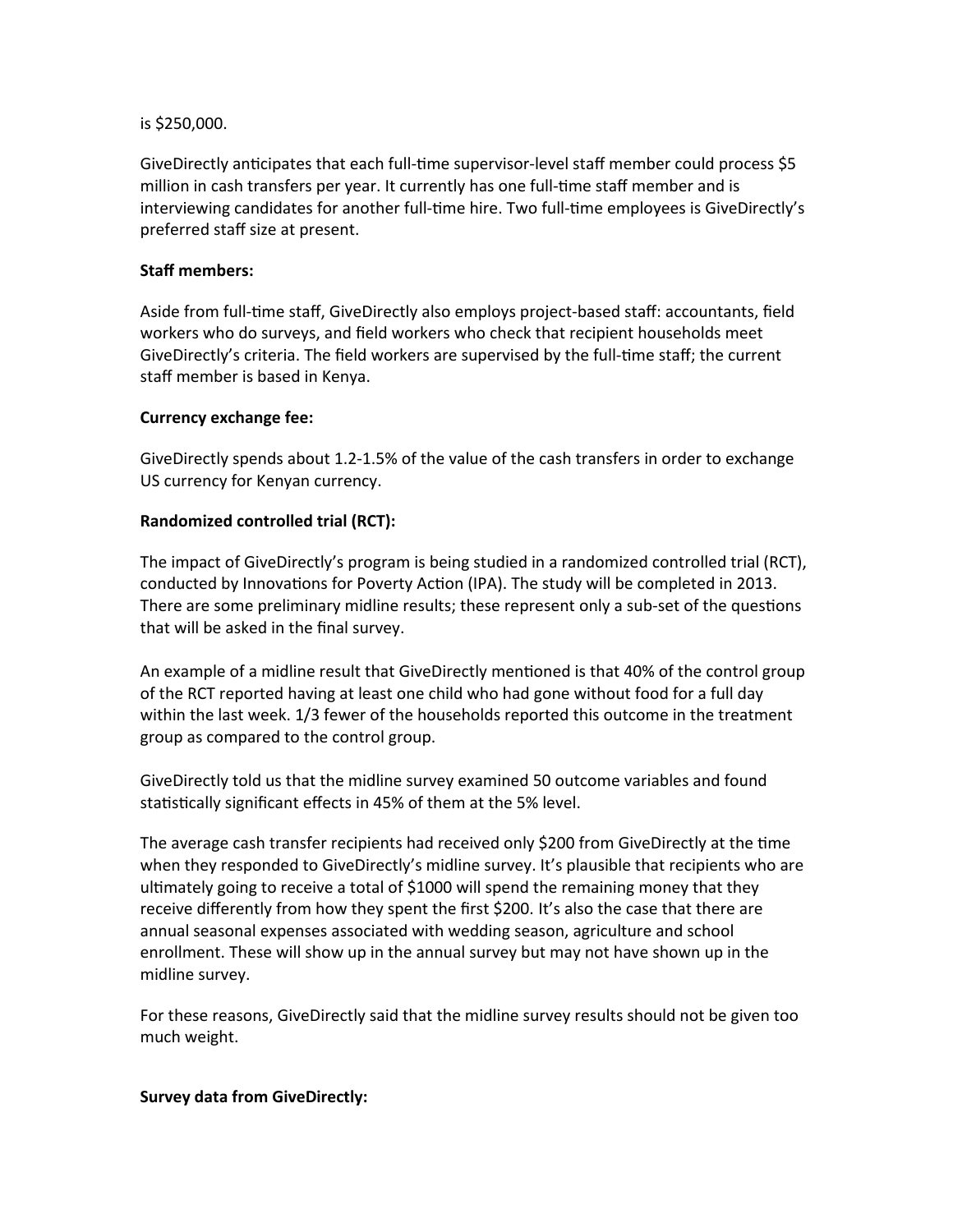GiveDirectly carries out its own surveys of the recipients of cash transfers via phone calls. It successfully reached 95% of the people in its first round of enrollment and has so far reached 67% of people in its second round of enrollment.

Some of the topics in the survey which recipients are asked about are:

- 1. Whether the cash transfers have led to conflict between recipients and nonrecipients.
- 2. How they are using the money and how they plan to use the money.
- 3. Their suggestions for GiveDirectly.
- 4. How long it takes them to get a national identification (if necessary) and register to receive cash transfers.
- 5. How long it takes them to travel to collect the cash transfer and how much it costs them to do so.
- 6. Whether their lives have improved as a result of the cash transfers

On the first point, GiveDirectly has not yet seen evidence that the cash transfers have led to significant conflict.

On the third point, the most common suggestion from recipients is that GiveDirectly allow those who receive cash transfers to receive them for a longer duration than 2 years.

On the fourth point, it took recipients in its first round of enrollment an average of 1.3 months to register in GiveDirectly's first round of transfers. GiveDirectly cut this amount of time to 0.1 months for recipients in its second round of enrollment.

# **Option of goods instead of cash:**

GiveDirectly gave cash transfer recipients the option of spending some of the money that they receive to buy a phone provided by GiveDirectly. Having a SIM card is needed for receiving the cash transfers. About 70% of people from the last enrollment round accepted this option.

GiveDirectly mentioned that it may be possible to test peoples' preferences for cash versus goods by offering the option to receive either cash or goods in lieu of cash. GiveDirectly is interested in this possibility (but doesn't have plans in the near future to implement it.)

# **The amount of cash transferred:**

GiveWell is concerned that the amount of \$1000 that GiveDirectly transfers to recipients is high and wonders whether giving smaller amounts to a larger number of people would have a more positive social impact and reduce the potential for conflict.

GiveDirectly's aim is for its cash transfers to have a transformative effect on recipients. Their